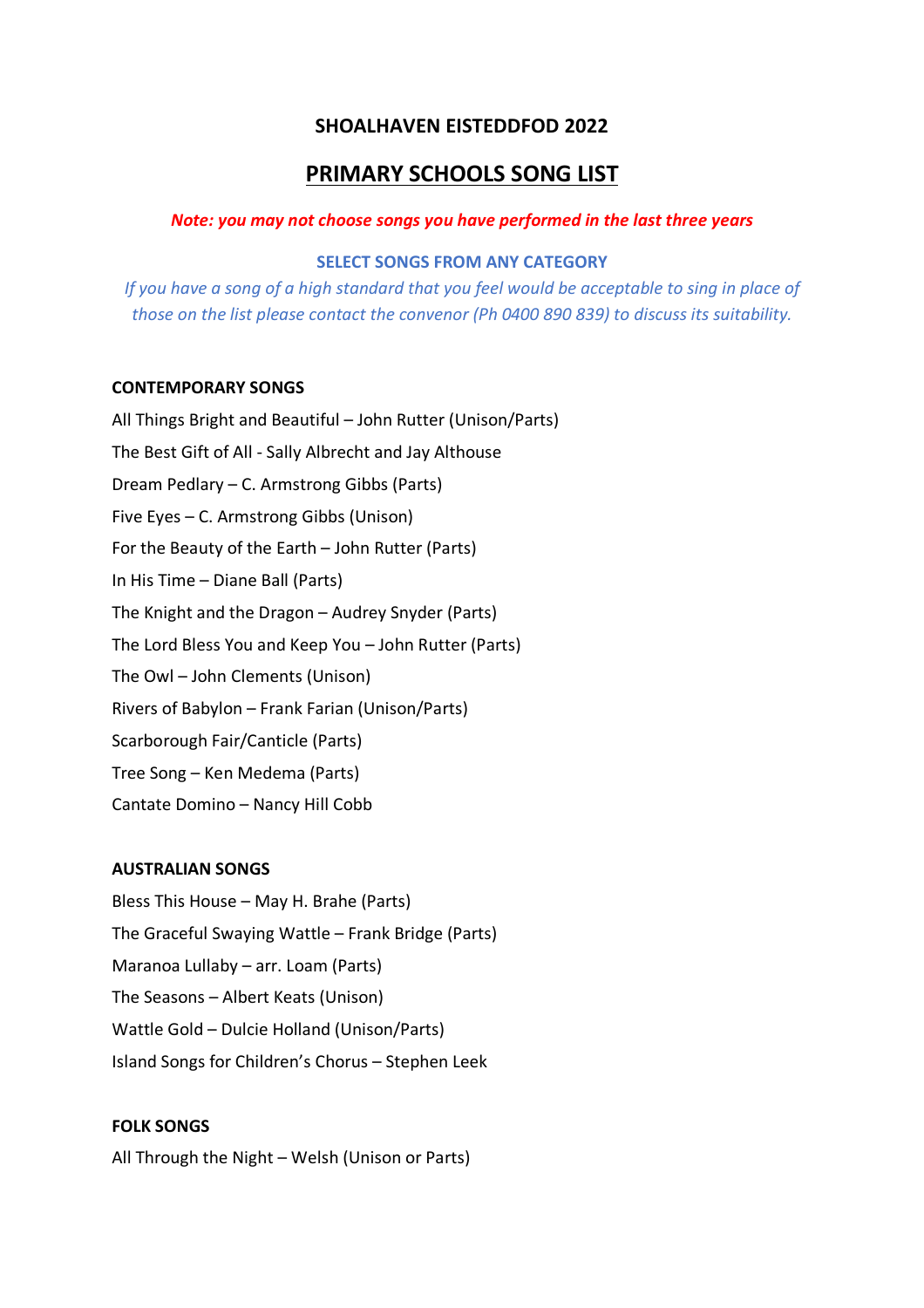The Ash Grove – Welsh (Unison or Parts) The Bells of Aberdovey – Welsh (Unison or Parts) Dark Eyes – Russian (Unison or Parts) Donna, Donna – Jewish (Parts) Early One Morning – English (Unison or Parts) An Eriskay Love Lilt – Hebrides/ Scottish (Unison) Suo-Gan Welsh (Unison or Parts) Kalinka – Russian – arr. Audrey Snyder (Unison or Parts) Mayim Mayim – Israeli – arr. Valerie Shields (Parts)

### **TRADITIONAL SONGS**

Amazing Grace – Trad. (Unison or Parts) Cherry Ripe – C.E Horn (Unison) Drink to Me Only – Ben Jonson (Unison or Parts) Hand Me Down My Silver Trumpet – Spiritual (Unison with Echo Parts) How Can I Keep from Singing – Mary Donnelly (Parts)

### **ROUNDS**

"Rounds from many Countries" (Book Collection of Fifty Canons) – Ruth Anderson (Parts) Babylon (Parts) Sumer is Icumen In – Early English (Parts)

### **CLASSICAL SONGS**

An Die Musik (To Music) – Schubert (Unison) Ave Verum Corpus – Mozart (Unison or Parts) Bist Du Bei Mir – Bach (Unison) Child Jesus – P. Tchaikovsky (Unison or Parts) Count Your Blessings – R. Morgan (Parts) Cradle Song – Schubert (Parts) Creation's Hymn – Beethoven Dance Ye Gypsies – Brahms adapted by J. S. Zamecik (Parts) Linden Lea – R. Vaughan Williams (Unison) or arr. Alec Rowley (Parts) Lullaby – Brahms (Parts) Nightfall (Liebestraum) – Liszt arr. Ira B. Wilson (Parts)